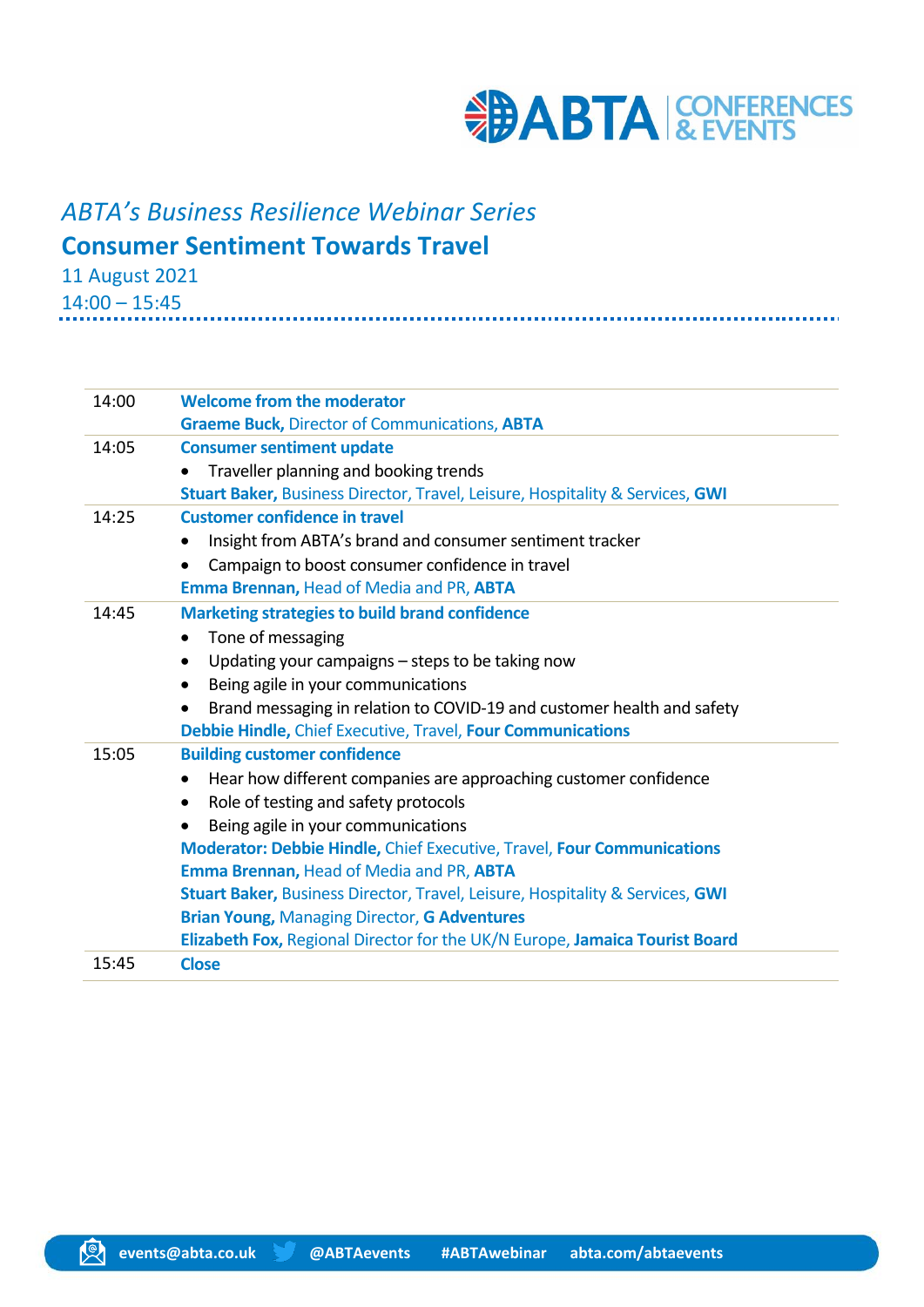

## **Speaker profiles**



#### **Graeme Buck,** Director of Communications, **ABTA**

Graeme leads ABTA's external and internal communications, including PR and media relations, marketing communications and brand stewardship. Joining ABTA in 2020, he was previously Head of Communications for Waitrose & Partners. He brings to the role more than 25 years' experience of working with major organisations.



#### **Stuart Baker,** Business Director, Travel, Leisure, Hospitality & Services, **GWI**

Stuart has over 15 years' experience in Market Research and Communications having worked with companies such as Coles Group, Sainsbury's, dunnhumby, P&G, IRi, Shell, Ipsos and is currently leading the Professional Services business at GlobalWebIndex. He is passionate about helping companies make better decisions with data and prides himself on helping his clients link intuition and insight to create compelling data led propositions, campaigns and communications.



#### **Emma Brennan,** Head of Media and PR, **ABTA**

Emma is responsible for developing and delivering PR and communication strategies to support ABTA's work on behalf of its Members – from lobbying on policy matters to encouraging customers to book with an ABTA Member. Her role also oversees ABTA's busy press office, which is often the first port of call for journalists about a travel-related story or crisis. Prior to working at ABTA Emma has led the PR teams in national organisations including Citizens Advice and Keep Britain Tidy.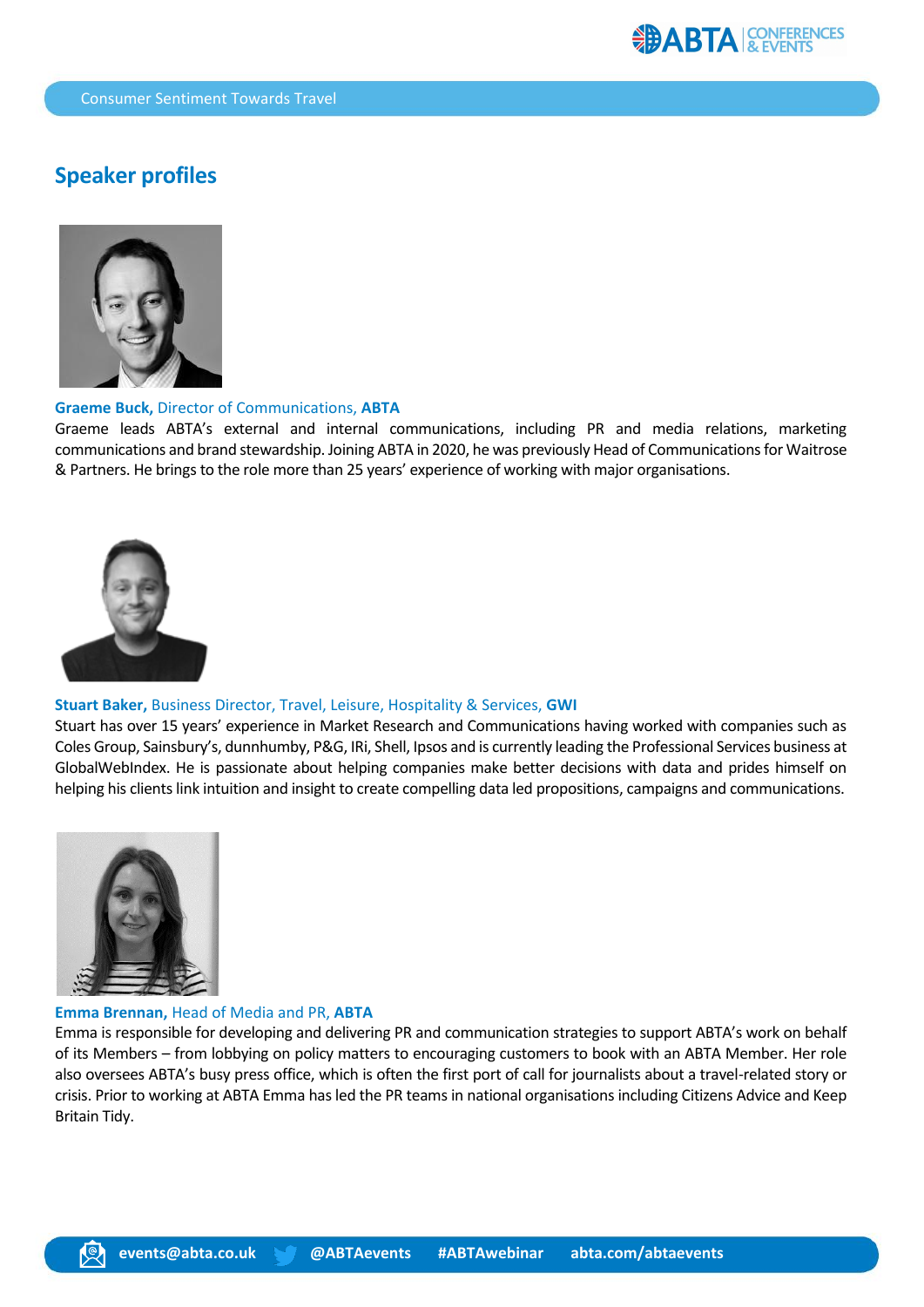



#### **Debbie Hindle,** Chief Executive, Travel, **Four Communications**

Debbie (@debbie\_hindle) is the CEO, travel at Four Communications the leading integrated, independent communications agency with offices in the UK and the Middle East. Debbie has three decades of experience in tourism consultancy and has advised luxury organisations ranging from hotels, agents and operators as well as delivering luxury campaigns for tourism boards. She is a committed advocate of sustainable tourism; a Trustee of the Travel Foundation charity and a member of the UNWTO's Sustainable Development Goals associate working group.



#### **Brian Young,** Managing Director, **G Adventures**

In March 2015, Brian joined G Adventures as Managing Director for the EMEA region. Having worked in the accommodation-only sector, Young was attracted to G Adventures' purpose-driven travel, wide portfolio of tours and ambitious company growth. Centring around a Happiness Business Model, it was also G Adventures' unique internal company culture and core values that caught Young's eye. A believer in staff being granted the flexibility and opportunity to grow and develop, Brian oversees G Adventures' two leading markets with offices in London (The Summit) and, most recently, Berlin (The Gate). Founded by Canadian entrepreneur Bruce Poon Tip, G Adventures is the world's largest independently-owned small group adventure travel company. With innovation at the forefront of G Adventures, Young's own entrepreneurial background as the founder of On Holiday Group and Holiday Taxis equips him to lead his team of over 80 office staff, continuing to challenge the industry, set trends and cement G Adventures as leaders in adventure travel. His travel experience spans operations, human resources (or Talent, as it is called at G Adventures), sales and marketing, and customer experience within the tour operating and online travel sectors.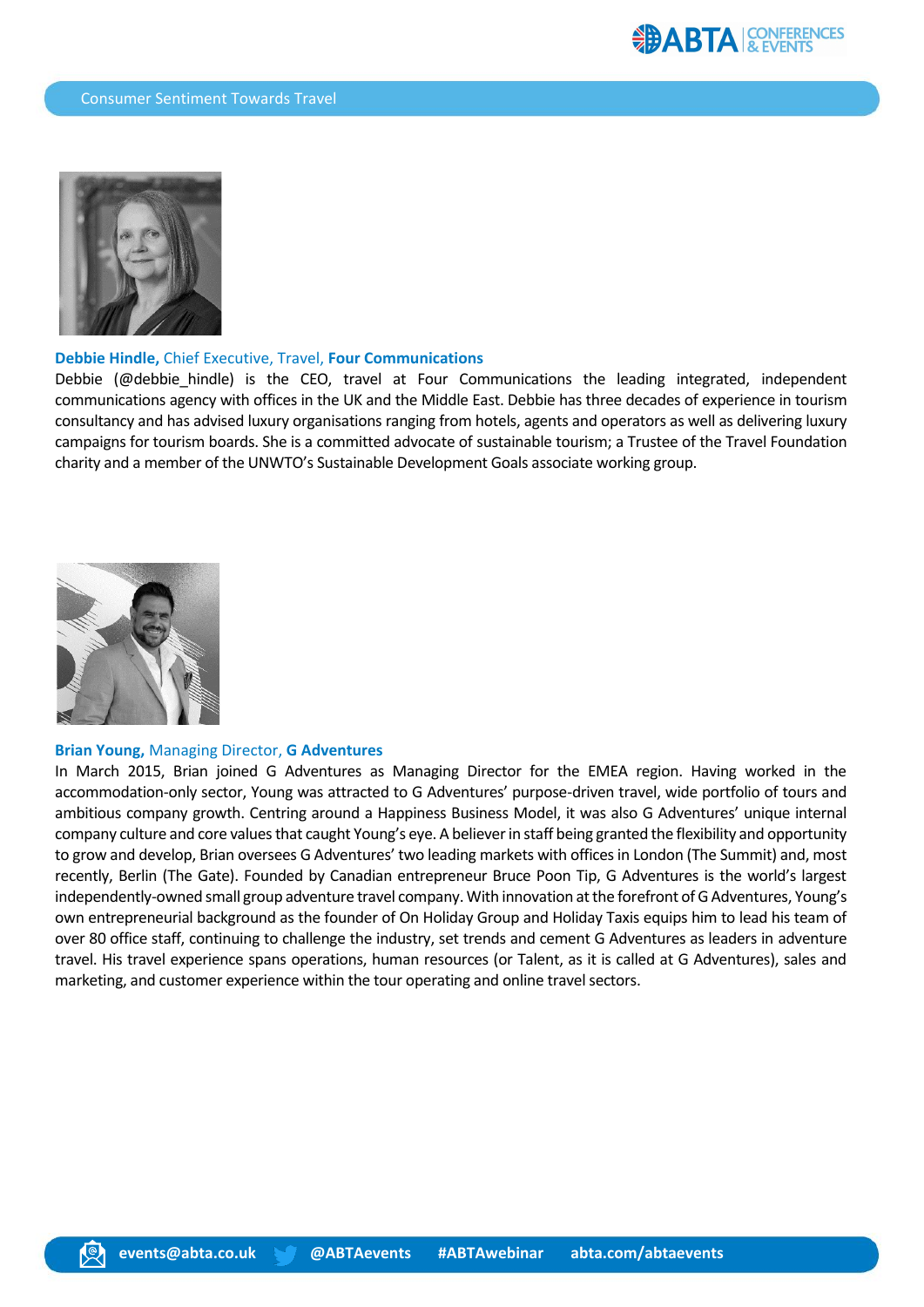

### **Elizabeth Fox,** Regional Director for the UK/N Europe, **Jamaica Tourist Board**

Elizabeth is the Jamaica Tourist Board's Regional Director for UK/Europe, overseeing the promotion of Jamaica's tourism industry in the UK, Irish and Nordic regions. She leads relations with advertising and PR partners to ensure optimum visitor arrivals and an increase in annual market share for the destination. She has been with the organisation since her appointment in 2005 and now has more than 16 years building knowledge and expertise on Jamaica. Elizabeth's career in global tourism sales and marketing spans more than 30 years, having successfully developed and implemented communications strategies, advertising campaigns, direct marketing initiatives, consumer promotions, customer service programmes and PR campaigns for a number of tourism companies and destinations. Specialties include destination marketing, resort branding, integrated sales and corporate image building. Her diverse background in both the travel trade and B2B sectors is coupled with a strong cross section of sales and marketing experience within both large, established blue-chip companies, and small, privately held, growing companies, in addition to government entities and their partner agencies. Elizabeth has an extensive range of experience across the tourism sales/marketing sector with previous roles at Hello! Destination Management, Palm Beach County Convention and Visitors Bureau and Universal Studios Florida.